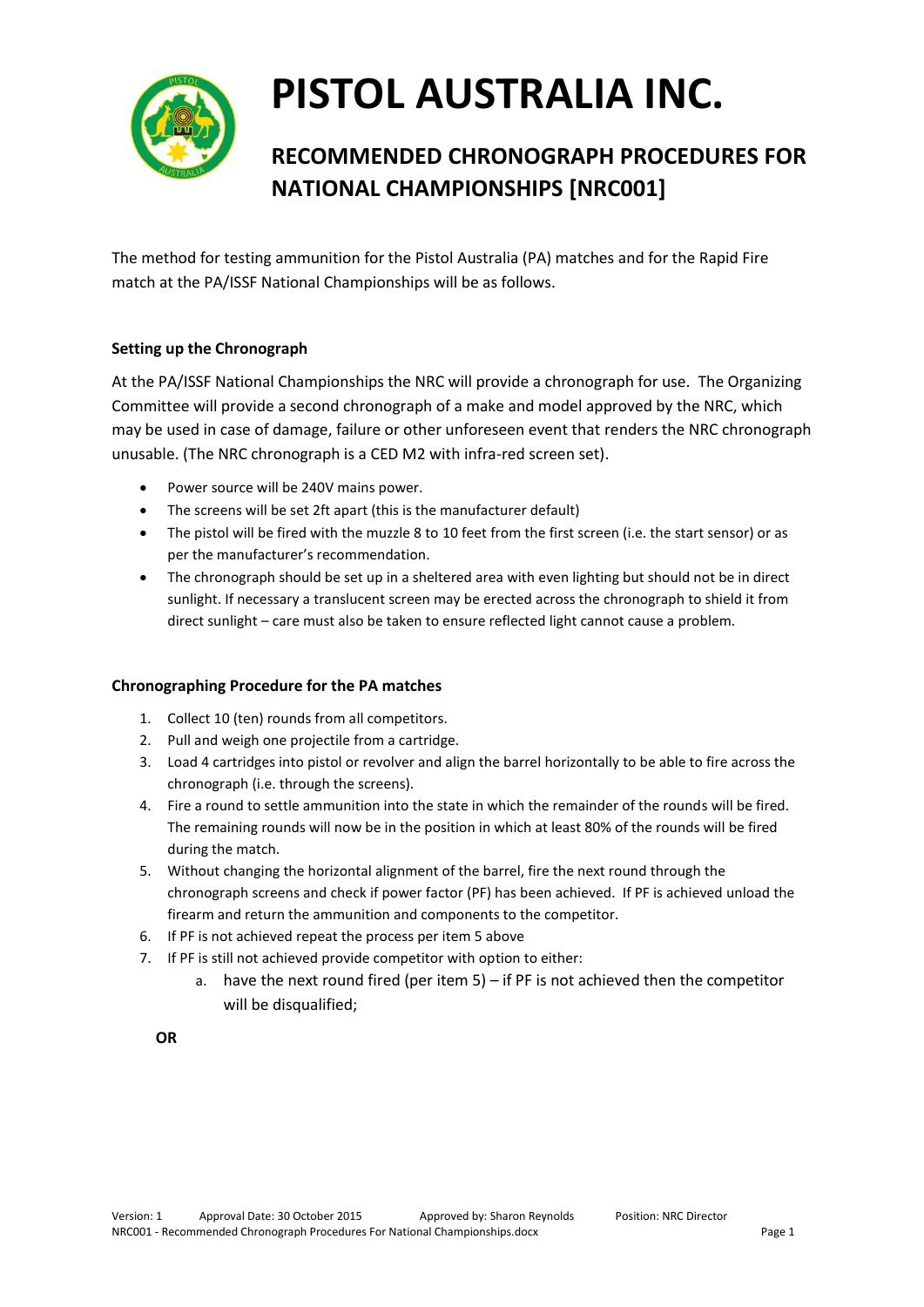

# **PISTOL AUSTRALIA INC.**

## **RECOMMENDED CHRONOGRAPH PROCEDURES FOR NATIONAL CHAMPIONSHIPS [NRC001]**

- b. have the remaining projectile pulled and weighed to ascertain if it is heavier than the previously pulled projectile.
	- i. If projectile is heavier, multiply by the velocity of each of the 2 chronographed rounds to ascertain if the required PF has been achieved.
	- ii. If projectile is lighter then PF has not been achieved and the competitor will be disqualified.
- 8. In the case of a disqualification the competitor or the jury member in charge may request that a control test be carried out.

#### **Chronographing Procedure for ISSF Rapid Fire**

- 1. Collect 10 (ten) rounds from all competitors only one competitor per relay will have the ammunition tested.
- 2. Pull and weigh one projectile from a cartridge. (Do not use a kinetic puller for rim-fire rounds).
- 3. If the weight of the projectile is less than 39 grains (2.53gms) two additional bullets must be pulled and weighed. If the average weight of the three bullets is less than 39 grains (2.53gns the competitor must be disqualified.
- 4. Load 4 cartridges into the pistol or revolver and align the barrel horizontally to be able to fire across the chronograph (i.e. through the screens).
- 5. Fire a round to settle ammunition into the state in which the remainder of the rounds will be fired. The remaining rounds will now be in the position in which at least 80% of the rounds will be fired during the match.
- 6. Without changing the horizontal alignment of the barrel, fire three rounds through the chronograph screens.
- 7. If the average velocity for the three shots is less than 250.00 m/sec the procedure per item 6 must be repeated. If the average velocity for the six shots is less than 250.0 m/sec the competitor must be disqualified.
- 8. In the case of a disqualification the competitor or the jury member in charge may request that a control test be carried out. (PA application of ISSF Annex B - note 10b).